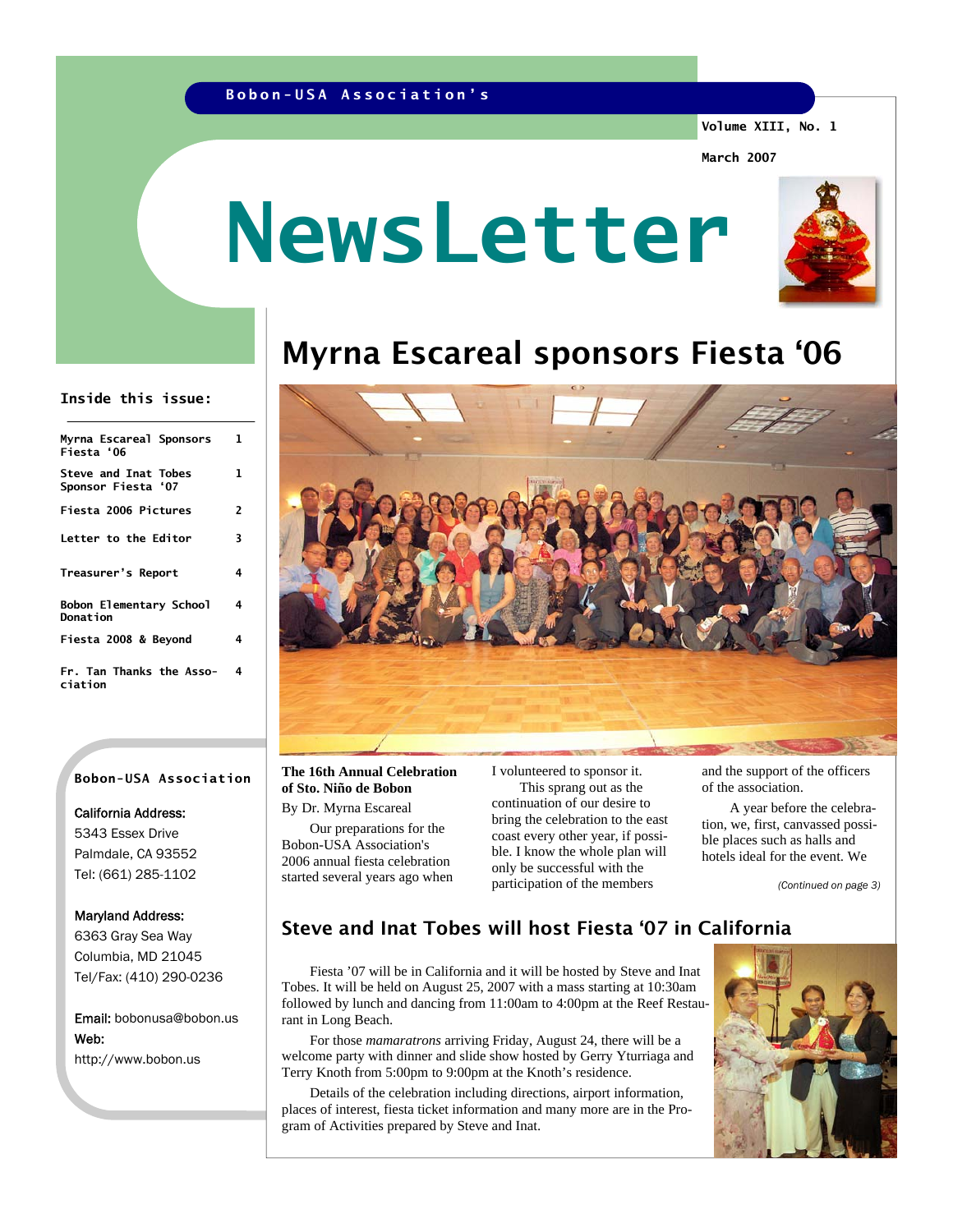

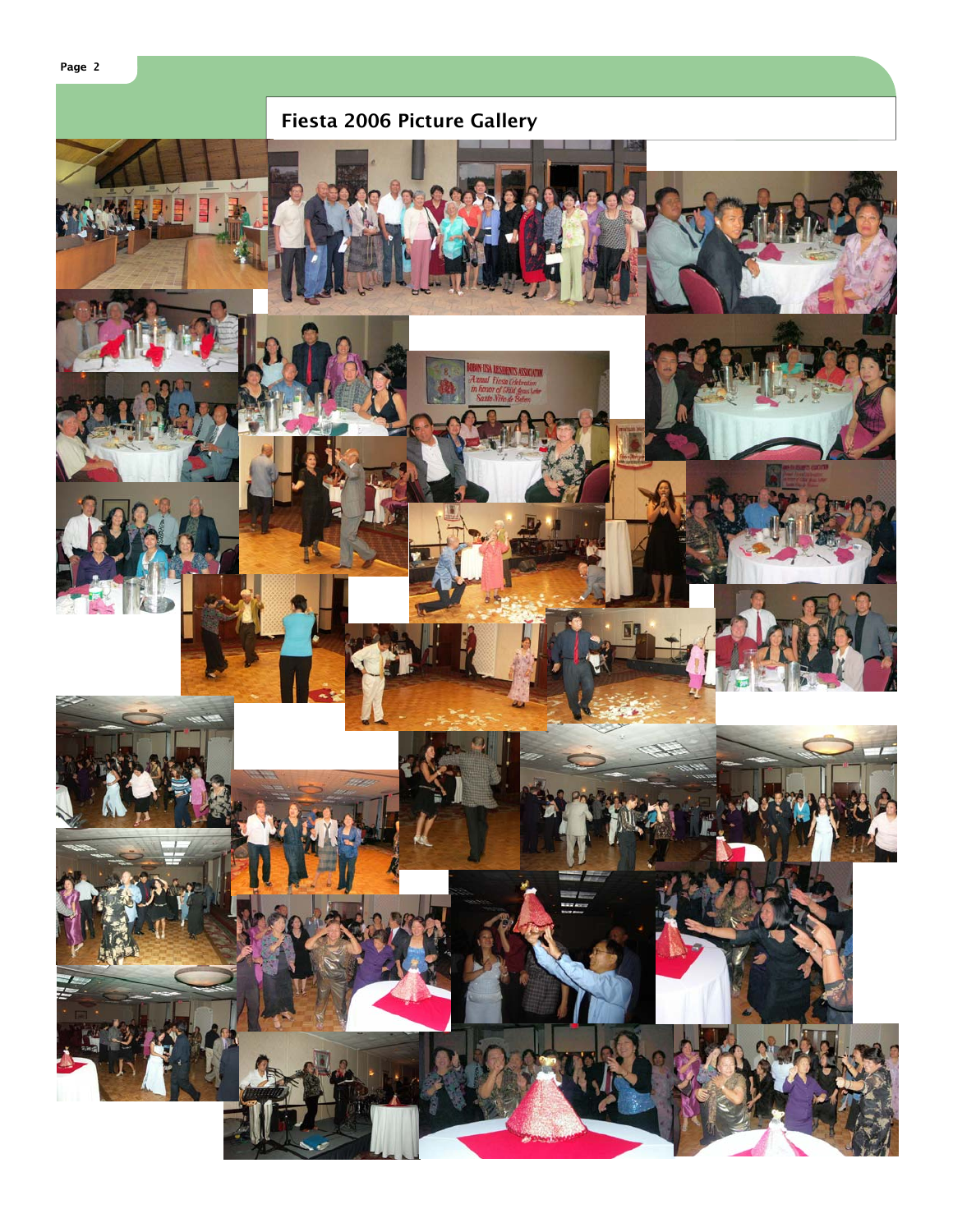*"It was such a miracle how what started as a group dancing evolved into a Sinulog."* 

# Letter to the Editor

*August 16, 2006* 

*This is a constructive criticism - Who ever the organizing of Bobon U.S.A.* 

*1. I noticed that the Newsletter content / photos are very hard to identify. Color copy prints are very cheap. You can buy. It cost 149 cents at Kinkos or Staple Store. You can buy invitation cards. We computed blank cards at 99 Dollar store. 2. Observes / Family Photos like Paredes clan and Cornillez clan are present in the Newsletter.* 

 *Suggestion Can you modify some captions, New Faces, New Generation From Bobon USA Family. Kasi nakakasawa na ang mga mukha ninyo sa Newsletter: "Joke only"* 

 *The reason why I make comments: because I always send this to Bobon. We want new faces from new generation of Bobon USA Family.* 

 *I am sending you the Katbaloganon invitation. How they make and organize.* 

 *Don't just be offended with the comment. Its for your guidance only. Thanks. (Name Witheld by the Editor)* 

**NOTE:** The above letter was sent to the Secretary/Treasurer of the Association by a fellow Bobonanon whose name I am withholding as he has not responded to my letter. The letter was handwritten and was not very legible. I tried to decipher it as it appears above. Below is the response I, as the editor of the NewsLetter, sent him:

*(Continued from page 1)* 

settled with Wyndham since they were the only one that could give us a Saturday night booking, with dinner buffet and affordable hotel rate. The band was also recruited about the same time.

 Secondly, we planned the activities that will make the Bobonanons enjoy their stay in the New Jersey area and the celebration.

 A welcome party on Friday, August 25, was given by Cleofe Escareal Espenilla, my youngest sister. The affair coincided with Ramil's birthday.

 We wanted the mass to be memorable so Edna and I talked about it lengthily and I requested that the Bobon version of the song: *Santo Niño de Bobon*, be sung as entrance and recessional hymn. Bobonanons practiced and perfected the song before we started the ninth day novena. During the mass which was officiated by Fr. Dan Quiray, prayers and petitions specifically for Bobonanons, the Philippines and the USA, the forgotten and needy, and our parents were said.

 Third, we realized that there was plenty of spare time between the mass and the party. So, I toyed with the idea of having *Sinulog* at my backyard, but because of the unpredictable weather and the unavailability of drums, I did not push through with it. I decided, instead, to host a merienda at my place for those who were not planning to do anything after the mass.

 Fourth, the Dinner Dance. The Back to Back Ensemble provided the music. Unfortunately, they did not have the *curacha* music, but Butch came to the rescue. Food was a combination of beef, chicken and salmon. The dessert was also good and was available 'til the end of the party. We were able to raise some funds with the raffle and *curacha* dances performed by Edna Escareal and Ben Agus, Acit Cornillez and Raynor Lao, Daday Tagle and Bernard Purisima, Basilia de Jesus and Ber Carpina, and Steve Tobes and myself. From the proceeds of the dinner tickets, \$10.00 per ticket was donated to the association for its designated charity beneficiary.

 The best thing that happened that evening was the *Sinulog* to Sto Niño at the Wyndham dance floor. It was such a miracle how what started as a group dancing evolved into a *Sinulog*. And the band was able to provide the music to fit the dance!

 The last event was the Sunday dinner party at Edna & Eddie Unay's residence. The food was great, but one of the guests (a comedian) became the life of the party. He made everyone laugh and giggle all through out the party with his jokes and antics.

 Thanks to all those who attended. We hope you enjoyed the event. I am thankful to God that I had the chance to host the event.

 Lastly, I have this advice to those who are planning to host the fiesta:

- 1. You can cater the programs, events and party to your desired end. You can have embossed invitations, high powered expensive party comparable to other association's celebrations but first you have to volunteer to host/coordinate the event.
- 2. Reserve only for the confirmed attendees. This will save you money. It's good to give allowance, but you will end up wasting money. And I learned it the hard way after I had wasted 21 seats!
- 3. Remember that the celebration aims to raise funds for the association without burdening the members too much.
- 4. The organization depends on the \$10.00 membership fee per family per year, if we ever pay our annual dues. Thus, it just pays for the mailings. The rest are labor of love by the people involved. The key is to participate, volunteer, and appreciate the little things derived from the dedicated officers and members.

*Editor's note: The lead article in this issue of the NewsLetter is written by Dr. Myrna Escareal, our 2006 fiesta sponsor, who gladly responded to my request that she write her thoughts about the successful holding of the event in August 2006 in New Jersey.* 

#### September 9, 2006

Dear Fellow Bobonanon,

 We thank you and we appreciate your letter/comments of August 16, 2006. It is this kind of constructive criticism that keeps us going strong and improve the way we do things, so we encourage you to keep on sending us your comments and suggestions and we will let everyone know about them through the NewsLetter.

 I will be publishing your comments in the next issue of the NewsLetter as a Letter to the Editor. I thought at first to just take a picture of your letter and insert it in the NewsLetter but I found it to be hard to read or decipher so I decided to transcribe it as I understand it.

 I am sending you a photocopy of your original letter for your reference. Kindly check my transcription above for accuracy and send it back to me with your corrections in the enclosed self-addressed stamped en-

#### *(Continued on page 4)*